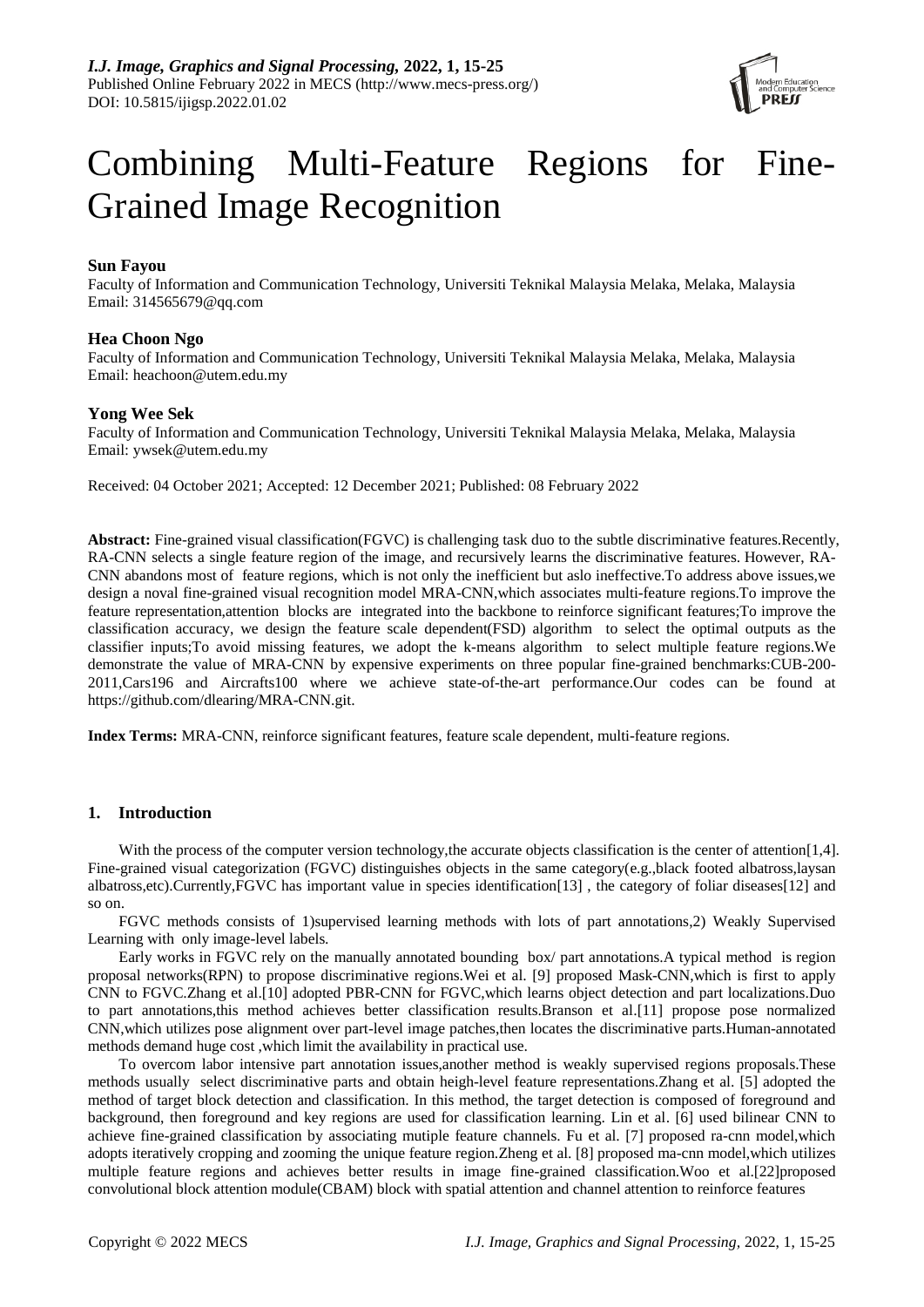representations. Although ra-cnn and ma-cnn have been applied in ships detection and medical image classification, their performance needs to be improved.

To address above problems, we propose a noval FGVC model MRA-CNN.Frist ,we integrate CBAM into backbone to reinforce high-level feature representations.Second,we design a novel algorithm FSD,which select the best classification features.Finally,we utilize k-means to select multiply feature regions for enhancing global feature attention.In this paper,the main contents are as follows:

(1). To obtain better feature representation,our model utilizes the attention mechanism.

(2). To select optimal outputs as inputs of the classification network,we design the feature scale dependent(FSD) algorithm.

(3). To utilize mutiple feature region,we use k-means to select key regions.

## **2. Method**

#### *2.1. RA-CNN*

RA-CNN consists of three scale sub-networks, and each sub-network is composed of VGG19 and attention proposal sub-network(APN).The framework of RA-CNN consists of 1)VGG19 extract feature,2)APN obtains the feature region, 3) located image region needs to be corp and zoom in,and 4) associating three sub-networks classification results for object recognition.The framework of RA-CNN is shown in Fig. 1.





From Fig.1,it can be observed that vgg19 neglects the feature fusion;The input of each scale classification network comes from a fixed convolution layer;APN network only cuts and zooms in the image of a single located image region, which makes it impossible to utilize the global information of the image.

#### *2.2. MRA-CNN*

We utilize ra-cnn as the basic framework to design the MRA-CNN model. The workflow of the model consists of data preprocessing, backbone network (MRA-CNN) and classification network. The workflow of mra-cnn is shown in Fig 2.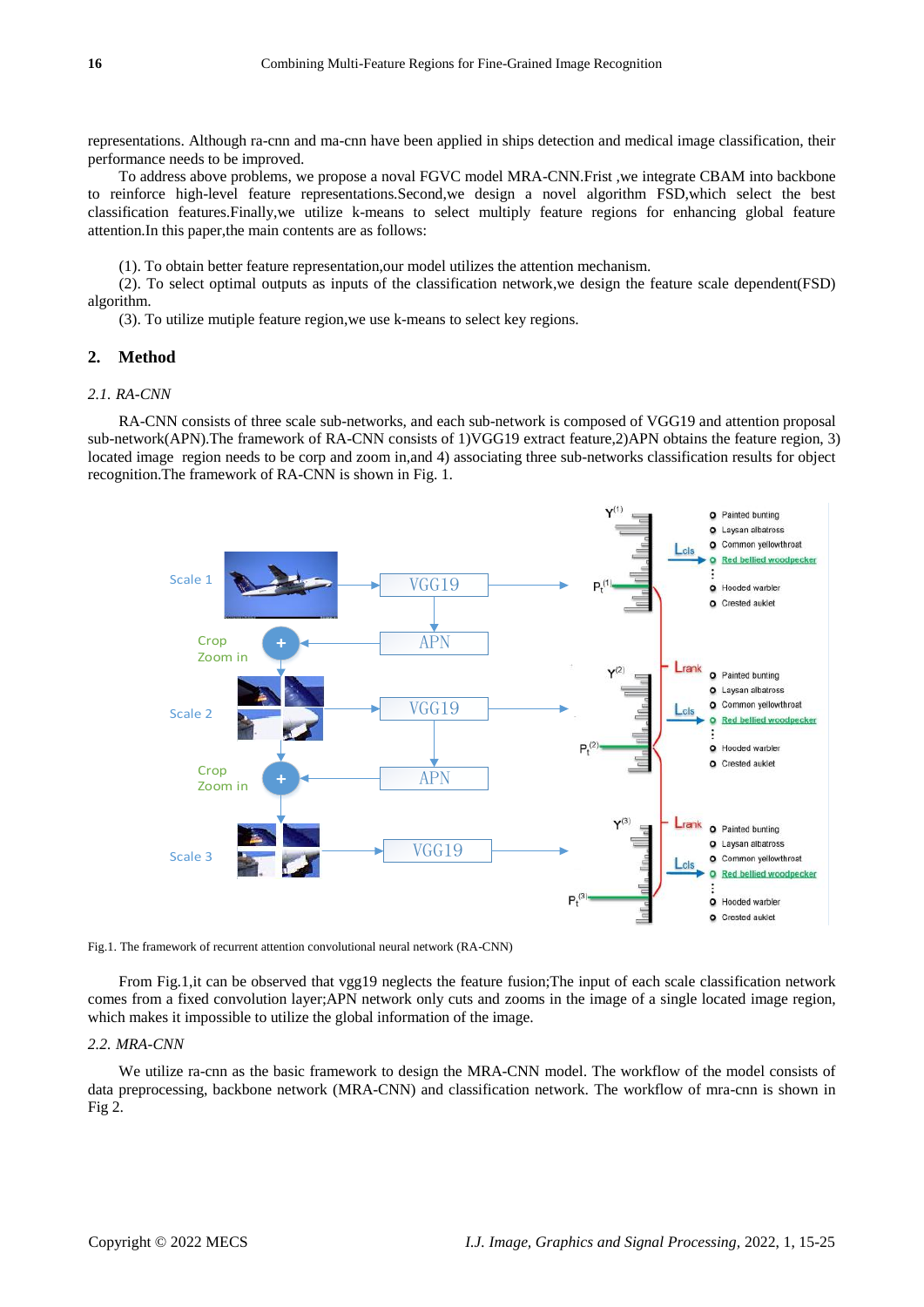

Fig.2. The workflow of our model

MRA-CNN also has three scale layers.We adjuste the backbone from vgg19 to vgg19 ,CBAM and FSD.The APN network of first scale adopts k-apn network.The framework of MRA-CNN is shown in Fig. 3.



**Fig.3.** The framework of MRA-CNN.  $p_t^{(i)}$  represents prediction probability.  $Y^{(s)}$  represents prediction category.  $L_{inner}$  represents classification loss. *Lscale* represents inter-scale classification loss.

The workflow of MRA-CNN is as follows:

Step1: The image is input to scale1, then the features are extracted via *V*1.

Step2: The output  $P_5$  of the 5th pool layer in  $V1$  is input k-apn to obtain the average size N of the k feature regions.

Step3: FSD algorithm associates  $V1$  outputs according to the size of N.Then the output feature is input to the classification network (FCN + softmax) to obtain the prediction label  $Y^{(1)}$  of scale1.

Step4: The k-means algorithm is used to cluster multiple input features in  $K-APN(M_1)$  to generate k feature regions.

Step5: According to the k feature regions of  $M<sub>1</sub>$ , k image patches are cropped and zoomed in as the inputs of the scale2.

Step6: After that, the k images patches are input to  $V_2$ . We also utilize FSD to obtain feature representation, and associate three classification results to achieve the prediction lable  $Y^{(2)}$  of sacle2.

Step7: Detailed k images patches are input to scale3,which repeats the processes of step6.This step outputs prediction label  $Y^{(3)}$ .

Step8: Finally, this model associates  $Y^{(1)}$ ,  $Y^{(2)}$ ,  $Y^{(3)}$  to achieve classification.

#### *2.3. Pre-Processing*

As popular fine-grained benchmark datasets have different image sizes, we first adjust image size to 224 \*224 pixels, then the pixel range is normalized from [0,255] to [-1,1]. The pre-processed data can accelerate the model convergence and improve the robustness of the network. The normalization formula is: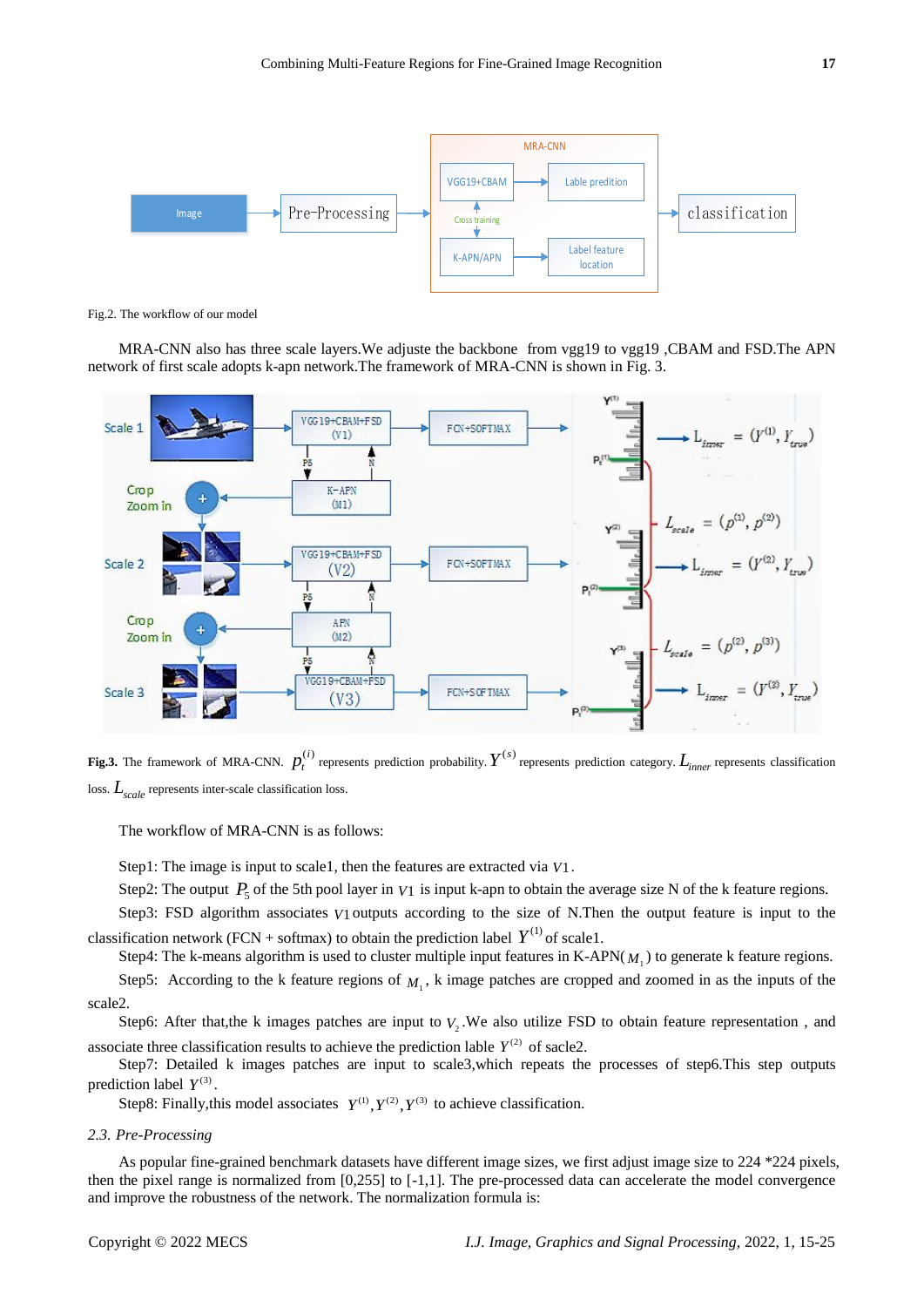$$
X^* = \frac{2 \times (X - \min)}{\max - \min} - 1 = \frac{2X}{255} - 1
$$
 (1)

where min=0, max=255, X represents the original pixel,  $X^*$  is the normalized pixel.

#### *2.4. Backbone Network*

VGG19 realizes the integration of network depth and performance, so it is used as the backbone network in racnn.However,VGG19 lacks the attention mechanisms. Inspired by bilinear CN[N\[6\]](#page-8-0) and CBA[M\[22\],](#page-9-5)we can reinforce feature representation via attention.Furthermore,if the size of feature map obtained by APN is small,fewer discriminative features availability for the classification network.To improve the classification ability of the network, the FSD algorithm is designed in the backbone to integrate the outputs of the convolution layer as the input of the classification network.The backbone is shown in Fig 4.



**Fig. 4**. The backbone of MRA-CNN.I represents the input image; P3, P4 and P5 represent max- pooling; F(I) represents the FSD function.C1, C2 and C3 represent three CBAM blocks.

VGG19 extract the image features.P5 is the input of K-APN,which utilize k-means algorithm to extract k groups of feature regions,then selects the highest score in each group as the part region. Next, we calculate the average size N of k part regions via FSD algorithm(i.e.,f(I)). The f (I) integrates the features (i.e.,C1, C2, C3) to achieve the best classification.The formula of F (I) is as follows:

$$
f(I) = \begin{cases} C_1 + C_2 + C_3 & 0 < N \le 64 \\ C_2 + C_3 & 64 < N \le 128 \\ C_3 & 128 < N \end{cases} \tag{2}
$$

When f (I) associates CBAM modules (i.e.,C1, C2, C3), the interpolation algorithm is used to implement feature upsampling to achieve the consistency of feature size.Meanwhile, classification network adopts fully convolutional network(FCN),and the formula is as follows:

$$
Y=h(g(f(I)))\tag{3}
$$

where  $g(*)$  represents FCN convolution network and  $h(*)$  represents softmax function.

Finally,we integrate the three scale prediction values to achieve object classification.

#### *2.5. K-APN*

RA-CNN gets a single feature area via APN network.Then,APN crops and zooms in the corresponding image area as the input of the next scale.In this way, it is easy to miss the subtle regions of the image.Inspired by MA-CNN, we utilize multiple feature regions for target location to reinforce the robustness of target recognition, so we propose K-APN network.

Due to the advantages of multi feature regions in image classification, this paper uses k-means algorithm to generate multi feature regions.As shown in Fig 5.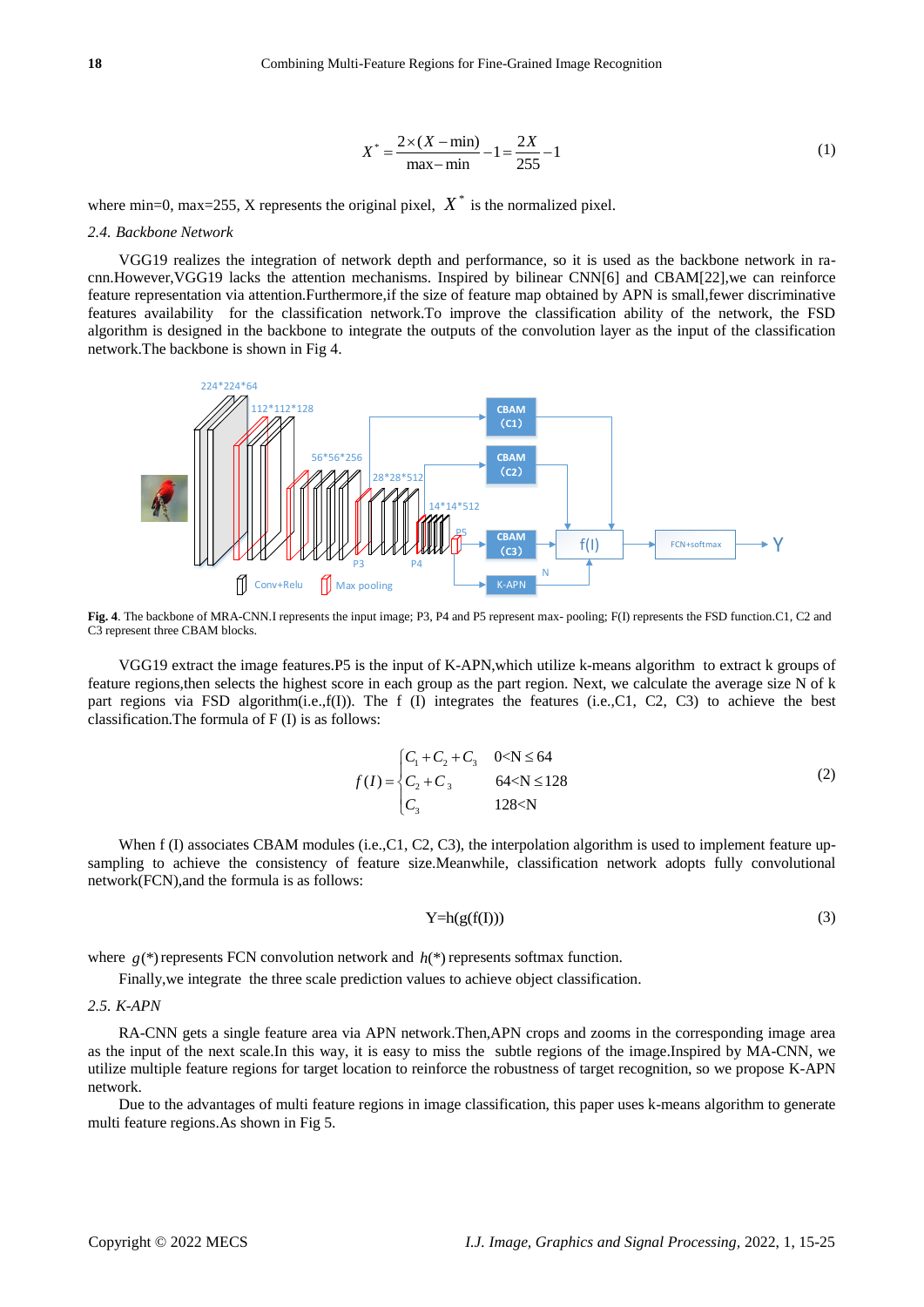

Fig. 5. The process framework of K-APN

We use k-means to obtain k feature regions, which are input into APN network to generate k parameter vectors( $t_{xj}$ , $t_{yj}$ , $t_{ij}$ [0 <  $j$  <= K]). After corpping and zooming in, corresponding image patches are input into the next scale.

K-Means adopts euclidean distance.AS the clustering regions are mostly irregular shapes, there are some overlapping regions in the image.To address this problem, it is necessary to optimize the coordinates of the K feature regions to avoid overlappin.As shown in Fig. 6.



Fig 6. K-APN feature map optimization process. The center coordinate of the square is  $(t_x, t_y)$ ,  $t_l$  is half the length of the edge.

Supposing that the square parameter of the n-th feature region is  $\{(t_x^{n(ul)}, t_y^{n(ul)}), (t_x^{n(br)}, t_y^{n(br)}), t_l^n\}$ , where  $(ul)$  is the upper left corner,  $(br)$  is the lower right corner,  $t_l^n$  $t_l^n$  is the radius. The overlapping area of the feature area i and j is:

$$
W = |t_x^{i(br)} - t_x^{j(ul)}|
$$
\n<sup>(4)</sup>

$$
H = |t_{y}^{j(br)} - t_{y}^{i(u)}|
$$
 (5)

$$
S = W \times H \tag{6}
$$

where W and H represent the width and height of overlapping feature areas.

The steps of the feature region optimal algorithm are as follows:

Step 1:we calculate the overlapping region S of between feature region R and other regions by formula (6). If  $S >$ 0, R has overlapping regions.

Step 2: We identify the region with the largest overlapping area as P.According to the formulas (4) and (5), if W $>=$ H, the width of R and P will be reduced by W $/2$ , otherwise the height will be reduced by H $/2$ , respectively.Concurrently, there is no overlapping area between R and P.

Step 3:After that,we check if the revised R has overlapping areas. if there are overlapping areas, Repeating step 2. Step 4: Selecting next feature region and repeating steps 1 to 3.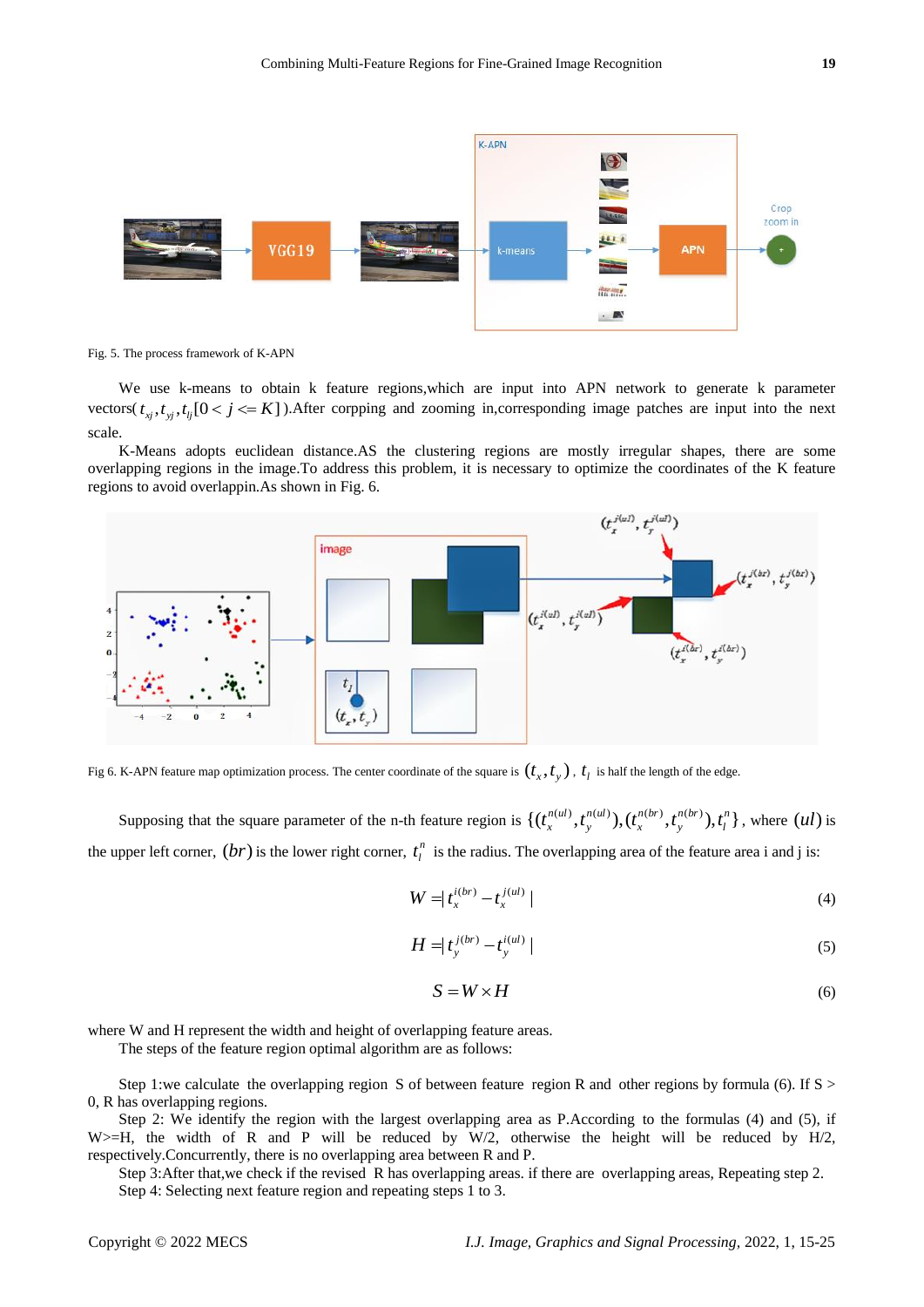If K-APN network is used for each scale of MRA-CNN network, the feature regions of each scale will increase exponentially and increase the amount of calculation.Thus, K-APN is only used in the first scale.

#### *2.6. Loss function*

the loss function of MRA-CNN is:

If MRA-CNN adopts intra-loss function and inter-loss function, it can not verify the advantages of K-APN. Thus,   
poss function of MRA-CNN is:  

$$
Loss = \sum_{i=1}^{3} L_{inner}(Y^{(s)}, Y_{true}) + \sum_{i=1}^{2} L_{scale}(P_t^{(s)}, P_t^{(s+1)}) + L_{channel}
$$
(7)

$$
L_{channel} = \sum_{i=1}^{N} (\arg \min_{j} ||x_i - c_j||_2^2)
$$
 (8)

where  $L_{inner}$  is the intra-loss function of APN.  $L_{scale}$  is the inter-loss function of APN.  $L_{channel}$  is the clustering loss function of K-APN where N represents the number of elements, X represents elements, and *Cj* represents the center of class J.

As scale2 have K features,  $Y^{(2)}$  is the mean value of the prediction probability of K features. For example, the probability  $p_i^2$  of class i in  $Y^{(2)}$  is calculated as:

$$
P_i^2 = \frac{1}{K} \left( \sum_{j=1}^k P_{(i,j)}^2 \right)
$$
 (9)

Scale3 is the same as scale2.

As *Lchannel* is added to the loss function, the rate of convergence can be accelerated.By using multiply feature regions, the accuracy of image recognition is finally improved.

## **3. Experiments**

We conducted experiments on three widely used fine-grained datasets (i.e., cub-200-201[1\[2\],](#page-8-1) Stanford ca[r\[3\],](#page-8-2) fgvc aircraf[t\[4\]\)](#page-8-3).The fgvc-aircraft dataset has 10,0200 samples and is divided into 102 categories. Each model of aircraft contains different subclasses, such as Airbus A300-200 has A300-200T, A300-200F and other models, as shown in Fig. 7.



Fig.7. A300-200 aircraft photos

The ratio of training data, test data and validation data is 6:2:2. The hardware and software configurations used in the experiment are listed in Table 1.

Table 1. The main configuration

| OS         | Win10 pro 64bit |
|------------|-----------------|
| <b>GPU</b> | Titan xp        |
| Cuda       | 7.0             |
| Tensorflow | 1.13.1          |
| Keras      | 2.1             |
| Anaconda   | 4.8.3           |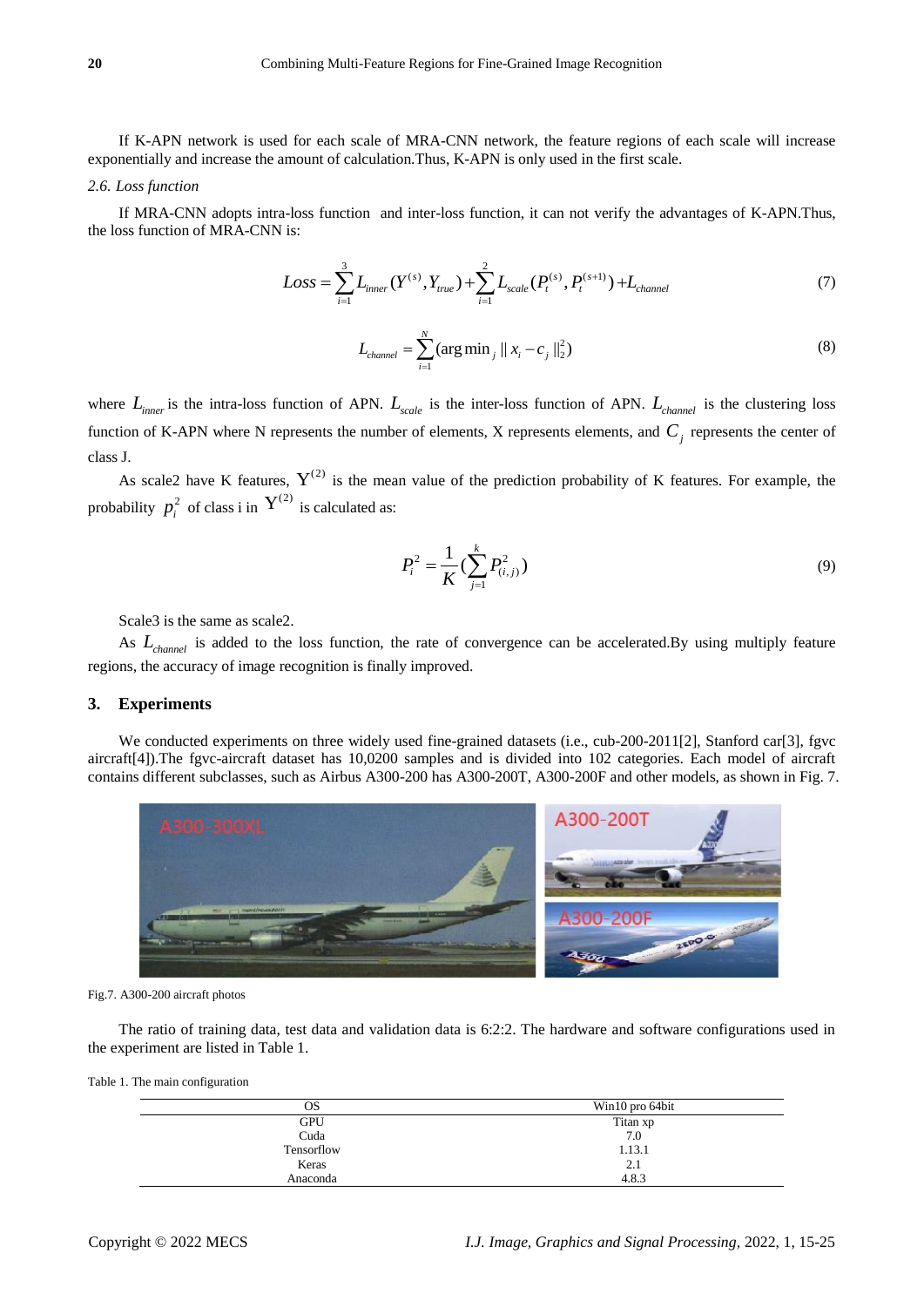## *3.1. Experiment 1: K value*

In this paper, accuracy is used as the evaluation index and the formula is:

$$
accuracy = (true positive + false positive) / all data \tag{10}
$$

Using Elbow method to select the optimal k-value for K-Means clustering, as shown in Fig. 8.



Fig.8. K-value curve

From Fig. 8, it can be observed that the optimal  $k=5$ . In order to verify the validity of K-cluster, a comparative experiment is designed.

| K value  |        |        |        |        |        |
|----------|--------|--------|--------|--------|--------|
| accuracy | 89.02% | 89.16% | 90.31% | 89.27% | 88.63% |

From Table 2, we know that with the increase of K value, the classification accuracy of the model increases first and then decreases, indicating that the model can extract more feature representations from multiple feature regions, and the accuracy of the model is the best at the optimal K value.

# *3.2. Experiment 2: Ablations and Performance*

Table 2. Comparison results of different K values

This experiment mainly compares the accuracy of multiple fgvc models in three datasets. The experimental results are shown in Table 3.

| Table 3. Comparison in terms of classification accuracy on the CUB-200-2011. Stanford-Car, and FGVC-Aircraft datasets. |  |
|------------------------------------------------------------------------------------------------------------------------|--|
|------------------------------------------------------------------------------------------------------------------------|--|

|                                        | $Accuracy\frac{9}{6}$ |              |               |  |
|----------------------------------------|-----------------------|--------------|---------------|--|
| <b>Method</b>                          | CUB-200-2011          | Stanford-Car | FGVC-Aircraft |  |
| VGG19[27]                              | 78.17                 | 85.73        | 81.85         |  |
| RA-CNN[7]                              | 84.41                 | 92.5         | 87.2          |  |
| MA-CNN[8]                              | 86.5                  | 92.8         | 89.9          |  |
| <b>MRA-CNN</b><br>(k-means)            | 85.3                  | 92.6         | 88.3          |  |
| <b>MRA-CNN</b><br>(K-means+CBAM)       | 87.1                  | 93.1         | 90.27         |  |
| <b>MRA-CNN</b><br>$(K-means+CBAM+FSD)$ | 87.4                  | 93.3         | 90.42         |  |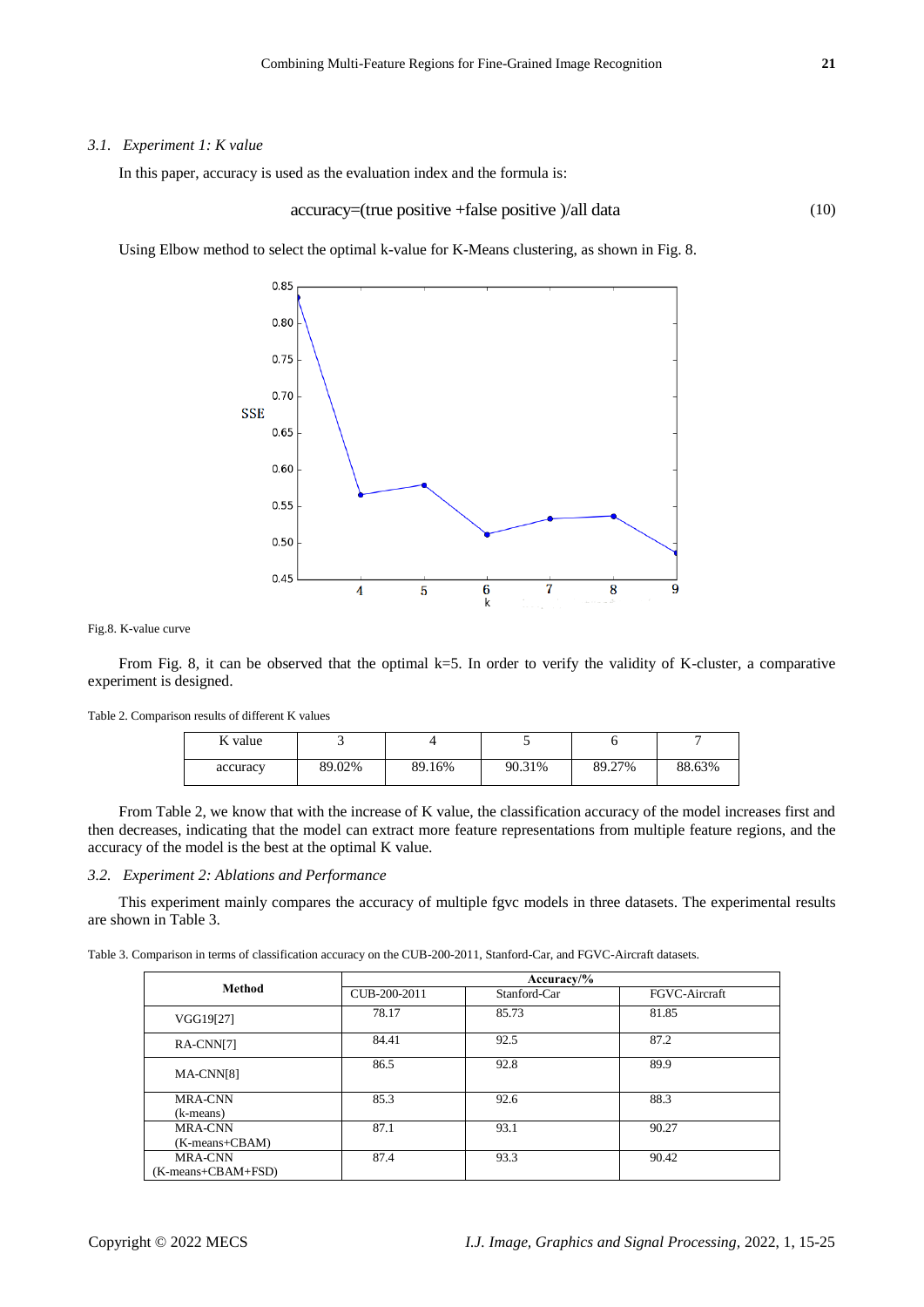From Table 3, it can be observed that the accuracy of MRA-CNN improve by 2.99% compared with ra-cnn in cub-200-2011. Meanwhile, the accuracy of MRA-CNN gets improvement in three datasets compared with ma-cnn model,which uses multi-feature regions.

From Fig. 9, it can be observed that the amount of calculation of mra-cnn increases slightly, and it takes about 0.238s to recognize one picture.The result verifies that our model can process the image in time.



Fig.9. Algorithm performance analysis chart

#### *3.3 Experiment 3: Visualization with Attenion Map*

In the k-apn part, multiple feature regions can be generated.This experiment shows the feature region outputs of scale3 in different epoch. As shown in Fig 10, the region of interest of MRA-CNN is shown when the epoch is 200, 2000 and 20000,respectively.





Fig.10. Transformation of feature region of interest

From Fig 10, we know that at the beginning of model training, feature regions are not obvious, which is obviously affected by background noise. When the model is trained to epcoch is 20000, the regions of image are non-overlapping, and the discriminative regions of image are located.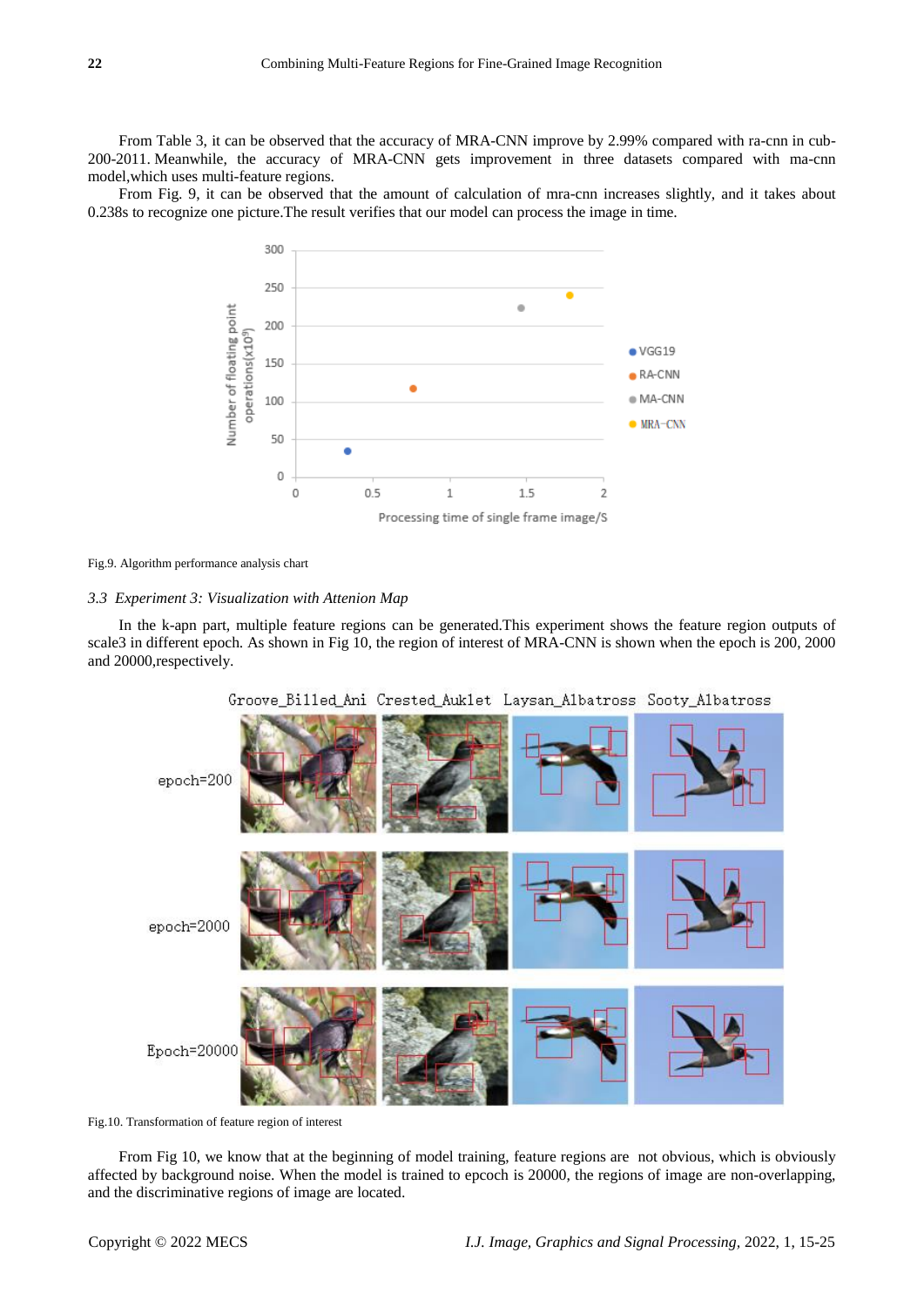## **4. Conclusion**

In this paper,we propose a noval fine-grained visual classification model MRA-CNN.We adopt attention mechanism , feature scale dependent algorithm and k-means to select the optimal feature representation.Extensive experiments in three benchamark datasets demonstrate that our model is able to outperform not only ra-cnn but also macnn.In the furture,we will improve the proposed mra-cnn in the following directions:1)learning region proposing,ie.,selecting better feature extraction network instead of VGG19,2)less computational cost ,3) applying MRA-CNN to image segmentation and other fields.

With the state-of-the-art results of MRA-CNN, it can be observed that region proposal models are useful for finegrained tasks and the MRA-CNN is a reference for future works.

#### **Abbreviations**

The table below lists serveral abbreviations used in this paper.

Table 4. Abbreviations

| <b>Abbreviation</b> | <b>Description</b>                                      |  |
|---------------------|---------------------------------------------------------|--|
| <b>FGVC</b>         | Fine-grained visual classification                      |  |
| RA-CNN              | <b>Recurrent Attention Convolutional Neural Network</b> |  |
| <b>MA-CNN</b>       | Multi-attention Convolutional Neural Network            |  |
| <b>APN</b>          | Attention proposal sub-network                          |  |
| <b>CBAM</b>         | <b>Convolutional Block Attention Module</b>             |  |
| <b>FCN</b>          | <b>Fully Convolutional Networks</b>                     |  |
| MRA-CNN             | Our model                                               |  |
| <b>FSD</b>          | feature scale dependent                                 |  |

#### **Acknowledgment**

This research is supported by Universiti Teknikal Malaysia Melaka (UTeM).

## **Declarations**

**Author contribution.** All authors contributed equally to the main contributor to this paper. All authors read and approved the final paper.

**Funding statement.** None of the authors have received any funding or grants from any institution or funding body for the research.

**Conflict of interest.** The authors declare no conflict of interest.

**Additional information.** No additional information is available for this paper.

### **References**

- [1] Chang Pengfei, Duan Yunlong. "Application of Faster R-CNN Model in Aircraft Target Detection in Remote Sensing Image [J]," Radio Engineering, 2019, 49(10): 925-929.
- <span id="page-8-1"></span>[2] Wah C,Branson S,Welinder P,et al.The Caltech-UCSD birds-200 ( 2011 dataset)[R]. Computation& Neural Systems Technical Report,CNS-TR-2011-001,California Institute of Technology,Pasadena,CA,2011
- <span id="page-8-2"></span>[3] Krause J, Stark M, Jia D, et al. 3D object representations for fine-grained categorization [C] // IEEE International Conference on Computer Vision Workshops,2013: 554-561
- <span id="page-8-3"></span>[4] Maji S,Rahtu E,Kannala J,et al. Fine-grained visual classification of aircraft [J].arXiv Preprint,2013,arXiv: 1306. 5151
- [5] Zhang N, Donahue J, Girshick R., & Darrell, T. "Part-Based R-CNNs for Fine-Grained Category Detection," In European Conference on Computer Vision, 2014, pp. 834-849.
- <span id="page-8-0"></span>[6] Tsung-Yu Lin, Aruni Roy Chowdhury, and Subhransu Maji. "Bilinear CNN models for fine-grained visual recognition," In Proceedings of the IEEE International Conference on Computer Vision, 2015, pp. 1449-1457.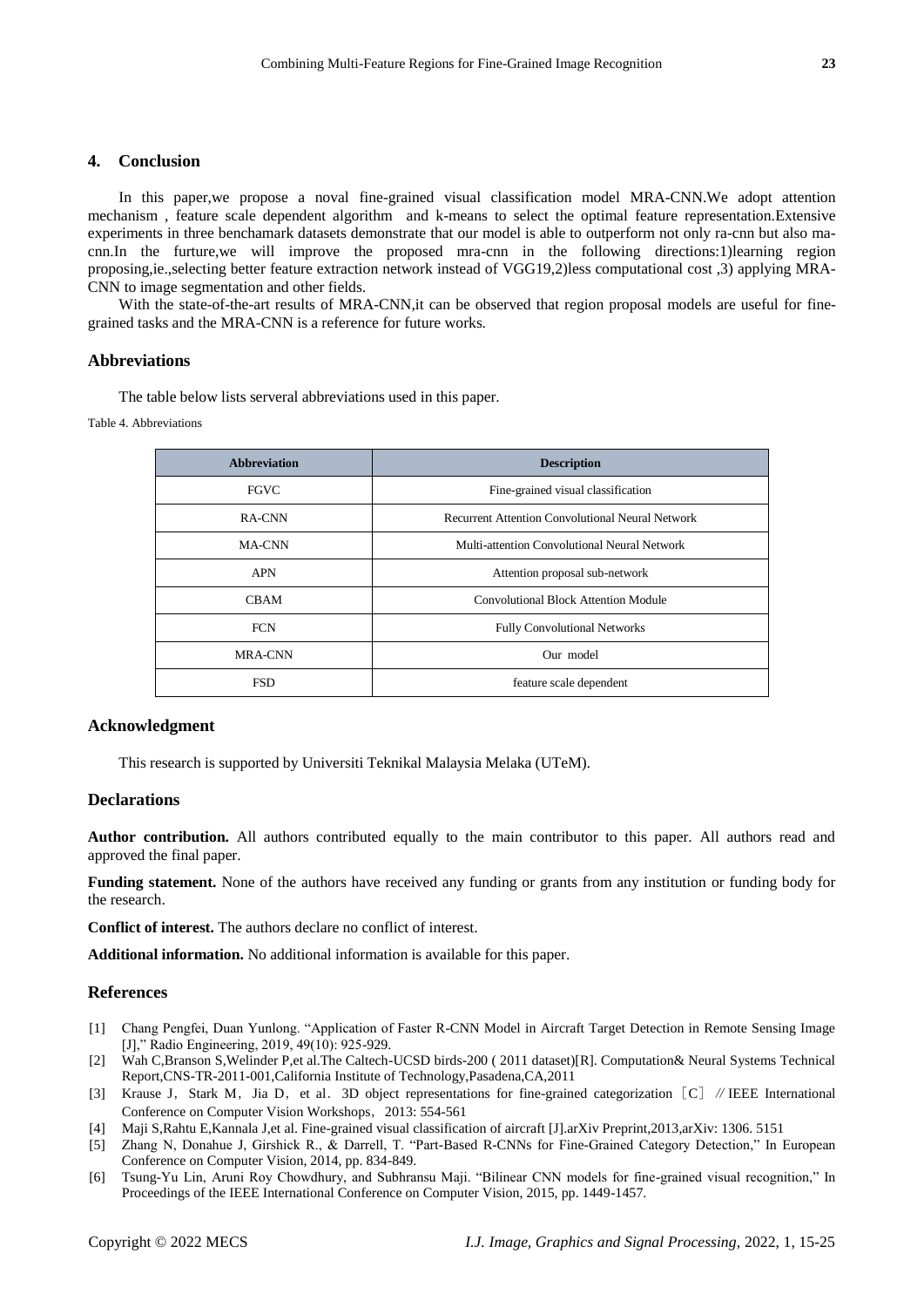- <span id="page-9-7"></span>[7] Fu J, Zheng H, Mei T. "Look closer to see better: recurrent attention convolutional neural network for fine-grained image recognition," 2017 IEEE Conference on Computer Vision and Pattern Recognition, 2017: 3 . DOI: 10 . 1109 /CVPR.2017.476.
- <span id="page-9-8"></span>[8] Zheng, H., Fu, J., Mei, T., Luo, J.: Learning multi-attention convolutional neural network for fine-grained image recognition. In: Int. Conf. on Computer Vision(2017).
- <span id="page-9-2"></span>[9] XIUSHEN W,CHENWEI X,JIANXIN W, et al.Mask-CNN:Localizing parts and selecting descriptors for fine-grained bird species categorization[ J]. Pattern Recogni-tion,2018,76.
- <span id="page-9-3"></span>[10] ZHANG N,DONAHUE J,GIRSHICK R,et al.Part-basedR-CNNs for fine-grained cat egory detection[C]//Euro-pean Conference on Computer Vision. Springer Interna-tional Publishing,2014:834 -849.
- <span id="page-9-4"></span>[11] BRANSON s,VAN HORN G,BELONGIE S,et al. Birdspecies categorization using pose normalized deep convo-lutional nets[J].2014.
- <span id="page-9-1"></span>[12] Hu Z W, Yang H, Huang J., & Xie, Q. "Fine-grained tomato disease recognition based on attention residual mechanism," Journal of South China Agricultural University, 2019,40 (6), 124-132.
- <span id="page-9-0"></span>[13] Huo Y H, Xu Z J, "Photoelectric ship target identification method based on improved RA-CNN," Journal of Shanghai Maritime University, 2019, (3), 38-43.
- [14] Russakovsky, O., Deng, J., Su, H., et al. "Imagenet large scale visual recognition challenge," International Journal of Computer Vision, 2015, 115(3), 211-252.
- [15] Yang, F., Choi, W., Lin, Y. "Exploit all the layers: Fast and accurate CNN object detector with scale dependent pooling and cascaded rejection classifiers. In Proceedings of the IEEE Conference on Computer Vision & Pattern Recognition, 2016, pp. 2129-2137.
- [16] Xiong C Z, Jiang J. "Research on fine-grained classification algorithm of multi-scale regional features," Journal of Zhengzhou University (Natural Science Edition), 2019, 51(3), 55-60.
- [17] Qiao D, Liu G, Yang Z J,et al. "Ship target recognition based on transfer learning," Application Research of Computers, 2020,37(1): 324-325+328.
- [18] Zhang, L., Gan, C.,Hu, Y. "Ship detection algorithm research on high resolution optical remote sensing image," Computer Engineering and Applications, 2017, 53(9), 184-189.
- [19] Zhang, Z. Y, Jiao, S. H. "Infrared ship target detection method based on multiple feature fusion," Infrared and Laser Engineering, 2015, 44(1), 29-34.
- [20] Liu, X., Song, Y. "Classification of ship based on multi feature fusion," *Ship Science and Technology*, 2016, 38(14), pp. 88-90.
- [21] Xiao, T., Xu, Y., Yang, K., Zhang, J., Peng, Y., & Zhang, Z. "The application of two-level attention models in deep convolutional neural network for fine-grained image classification," In Proceedings of the IEEE Conference on Computer Vision and Pattern Recognition, 2015, pp. 842–850.
- <span id="page-9-5"></span>[22] Sanghyun Woo, Jongchan Park, Joon-Young Lee, and In So Kweon. CBAM: Convolutional Block Attention Module. In The European Conference on Computer Vision (ECCV), September 2018.
- [23] Xiu-Shen Wei, Jian-Hao Luo, Jianxin Wu, and Zhi-Hua Zhou. Selective convolutional descriptor aggregation for fine-grained image retrieval. TIP, 26(6):2868–2881, 2017.
- [24] Zhang, N., Donahue, J., Girshick, R., & Darrell, T. "Part-based R-CNNs for fine-grained category detection," In European Conference on Computer Vision, 2014, pp. 834–849.
- [25] Zhao, B., Wu, X., Feng, J., Peng, Q., & Yan, S. "Diversified visual attention networks for fine-grained object classification," IEEE Transactions on Multimedia, 2017, 19(6), 1245-1256.
- [26] Heliang Zheng, Jianlong Fu, Tao Mei, and Jiebo Luo. Learning multi-attention convolutional neural network for fine-grained image recognition. In ICCV, pages 5209–5217.2017. 1, 2, 3, 6, 7.
- <span id="page-9-6"></span>[27] Simonyan, K., & Zisserman, A. (2015). Very Deep Convolutional Networks for Large-Scale Image Recognition.abs/1409.1556.

## **Authors' Profiles**



**SUN FAYOU** is currently pursuing Ph.D. degree in the Faculty of Information and Communication Technology, Universiti Teknikal Malaysia Melaka. His research interests include computer vision, generative adversarial networks and Information network security.



**HEA CHOON NGO** is a senior lecturer at the Department of Intelligent Computing and Analytics, Faculty of Information and Communication Technology, Universiti Teknikal Malaysia Melaka (UTeM). He received his Bachelor's degree in Computer Science (Software Developmet) from the Universiti Teknikal Malaysia Melaka (UTeM) in 2004, a Master's degree in Information Technology from University of New South Wales (UNSW, Sydney) in 2007 and a PhD in Computer Science from Universiti Sains Malaysia (USM) in 2016. His research interests involve computational intelligence,data science and analytics, planning and scheduling, optimization, health informatics and intelligent systems. He is currently a faculty member of the Faculty of Information and Communication Technology of the Universiti Teknikal Malaysia Melaka (UTeM). He is also